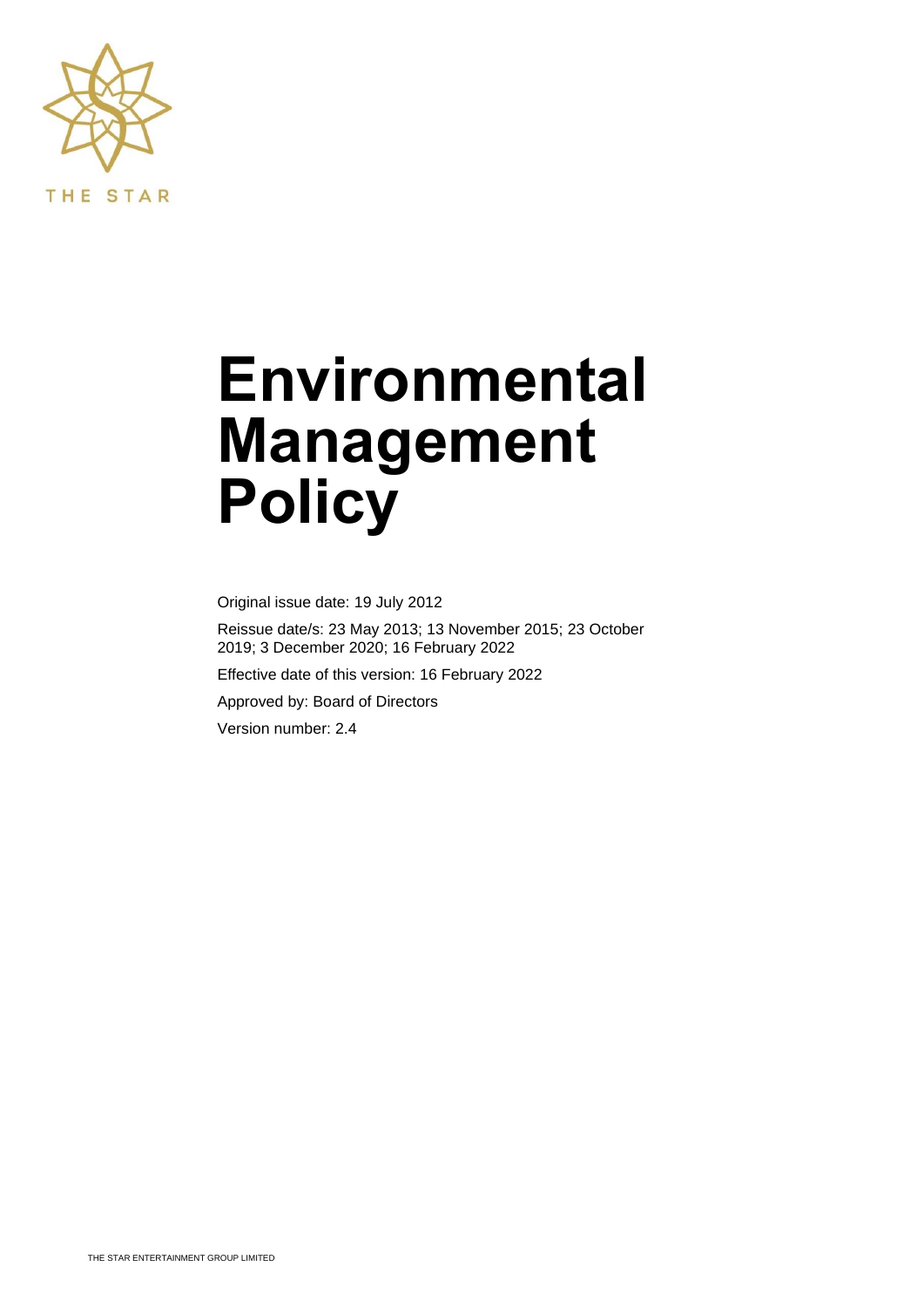# **CONTENTS**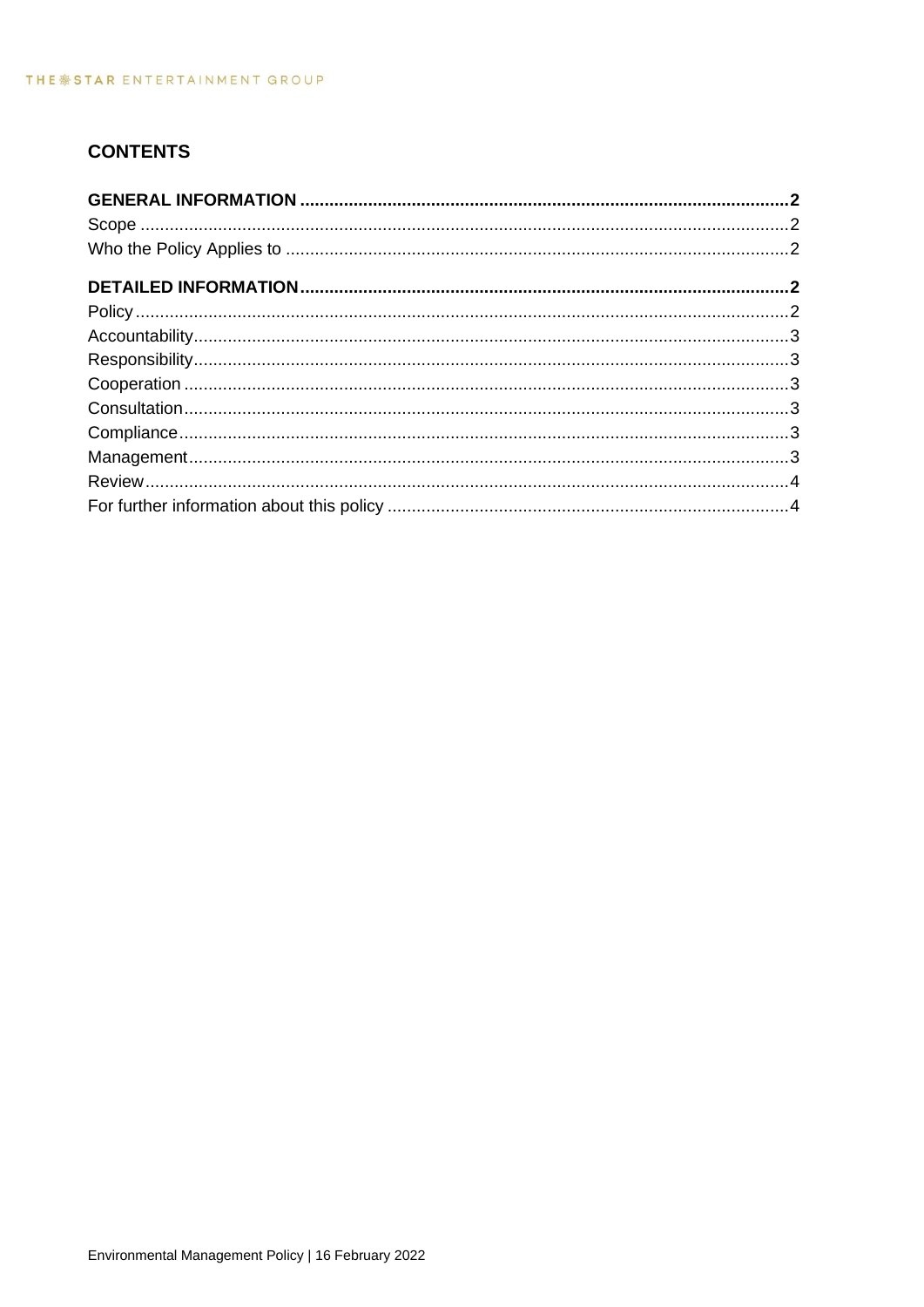## <span id="page-2-0"></span>**GENERAL INFORMATION**

#### <span id="page-2-1"></span>**Scope**

This policy sets out the rules and guidelines relating to management of environmental risks and impacts arising from business activities of The Star Entertainment Group Limited and its subsidiary companies.

The Star Entertainment Group acknowledges its responsibilities in environmental protection and management and has commitments in place to reduce resource consumption from operations.

This policy applies across all properties where The Star Entertainment Group is deemed to have operational control as defined by the National Greenhouse and Energy Reporting Act 2007.

#### <span id="page-2-2"></span>**Who the Policy Applies to**

This policy applies to all directors and employees in The Star Entertainment Group Limited, its subsidiaries and associate companies (together referred to in this policy as *The Star Entertainment Group*), including:

- permanent full-time and part-time employees;
- employees on a fixed term or fixed task contract;
- casual employees;
- temporary employees; and
- all individual contractors and employees of incorporated contractors engaged by The Star Entertainment Group (together referred to in this policy as *employees*).

<span id="page-2-3"></span>All employees are accountable for ensuring all business activities, facilities and equipment within their area of responsibility are managed in accordance with this policy.

#### **DETAILED INFORMATION**

#### **Purpose**

The Star Entertainment Group is committed to undertaking its activities in an environmentally responsible manner and effectively managing any risks that may lead to an impact on the environment. The Star Entertainment Group will do all that is reasonably practical to ensure that there is continuous improvement in environmental performance, including ongoing communication and awareness raising, active reporting of environmental incidents and continuous learning from experience.

The Star Entertainment Group is committed to environmental management being an essential element of effective planning, construction, maintenance and operation of as a publicly listed casino company.

#### <span id="page-2-4"></span>**Policy**

The Star Entertainment Group manages environmental risks and their impacts arising from its business activities by demonstrating due diligence in provision of its services and management of its work activities in a manner that delivers continuous improvement in its environmental performance through:

• Assessing likely environmental outcomes when making decisions to proceed with activities, in the same way that consideration is given to safety, cost, quality and time;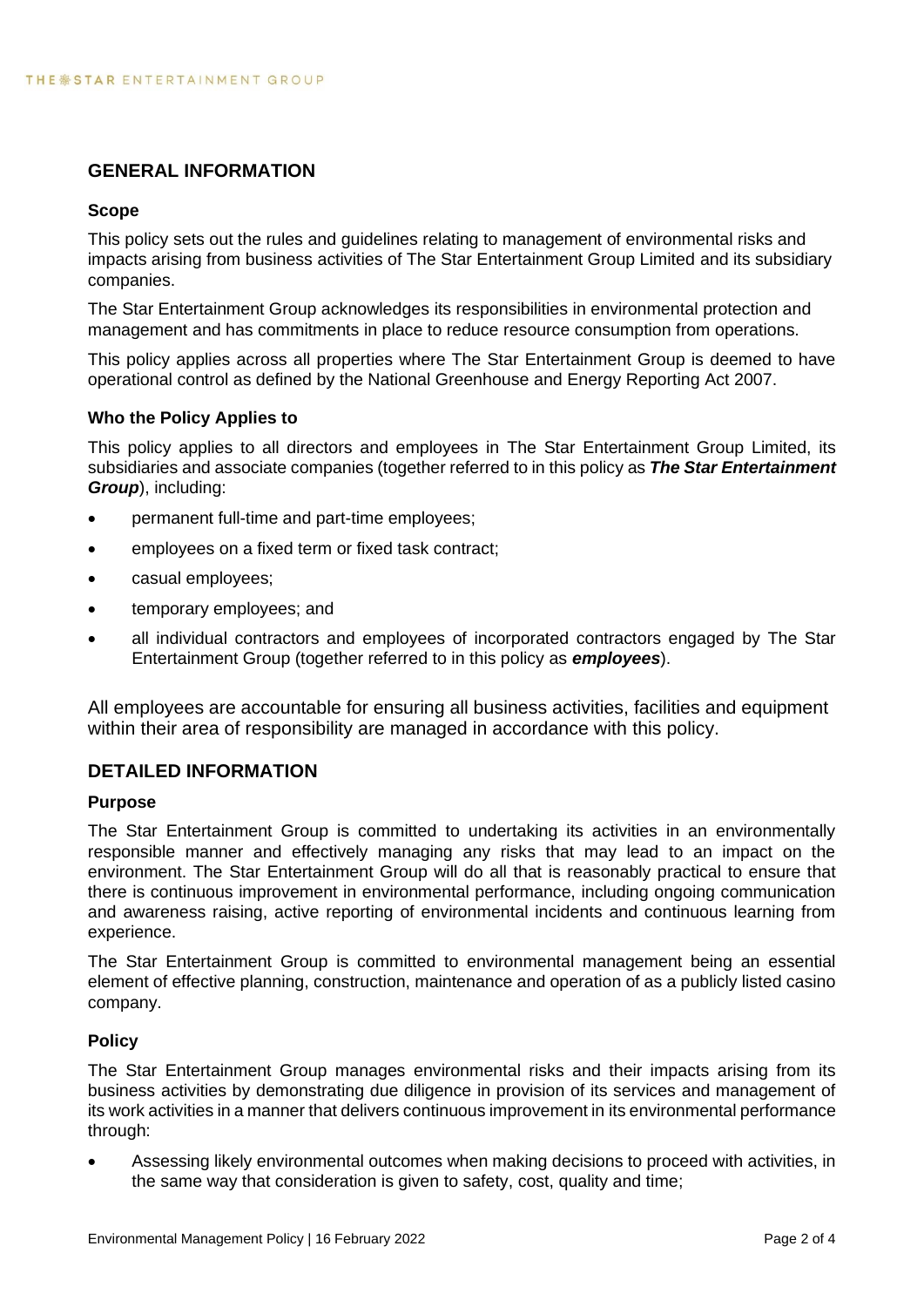- Minimising pollution and managing potential environmental impacts resulting from its activities and promoting the efficient use, reuse and recycling of resources;
- Progressively assessing its energy and water consumption to identify opportunities for improving the energy efficiency of its operations and reducing its carbon footprint;
- Building constructive and collaborative working relationships with the community, government and other stakeholders regarding its environmental performance:
- Monitoring and reviewing its environmental performance and affirming publicly as part of its annual reporting process; and
- Communicating openly with the community, government and other stakeholders regarding its environmental performance.

#### <span id="page-3-0"></span>**Accountability**

Senior executive management is accountable to the Board for overall environmental performance. This includes providing leadership, direction, resources and support, so that activities are undertaken in a manner that at all times considers and effectively manages potential environmental risks and always strives for environmental performance improvement.

#### <span id="page-3-1"></span>**Responsibility**

Line managers and supervisors are responsible, within their work areas, for implementing environmental policies and guidelines. They must proactively address issues that may adversely affect environmental performance for which The Star Entertainment Group is responsible.

#### <span id="page-3-2"></span>**Cooperation**

The Star Entertainment Group requires its employees to cooperate in the management of environmental matters, including responding to the reasonable directions of external environmental regulators. Employees must monitor the continued effective installation and operation of environmental controls within the scope of their day to day work.

#### <span id="page-3-3"></span>**Consultation**

Senior Executive management will consult with employees, relevant regulatory agencies and where appropriate, the community, on the development, implementation and refinement of its environmental function.

#### <span id="page-3-4"></span>**Compliance**

The Star Entertainment Group will conduct all its operations, in accordance with relevant legislation and government policy and agreements.

#### <span id="page-3-5"></span>**Management**

As part of The Star Entertainment Group's annual strategic planning processes environmental objectives and targets are set by Senior Executive management and reviewed by the Board to exceed all relevant legal obligations and codes of practice relating to energy, carbon emissions, water and waste.

Environmental performance against annual objectives and targets are measured via The Star Entertainment Group's environmental management systems to enable identification of improvement opportunities and mitigation of any significant environmental impacts.